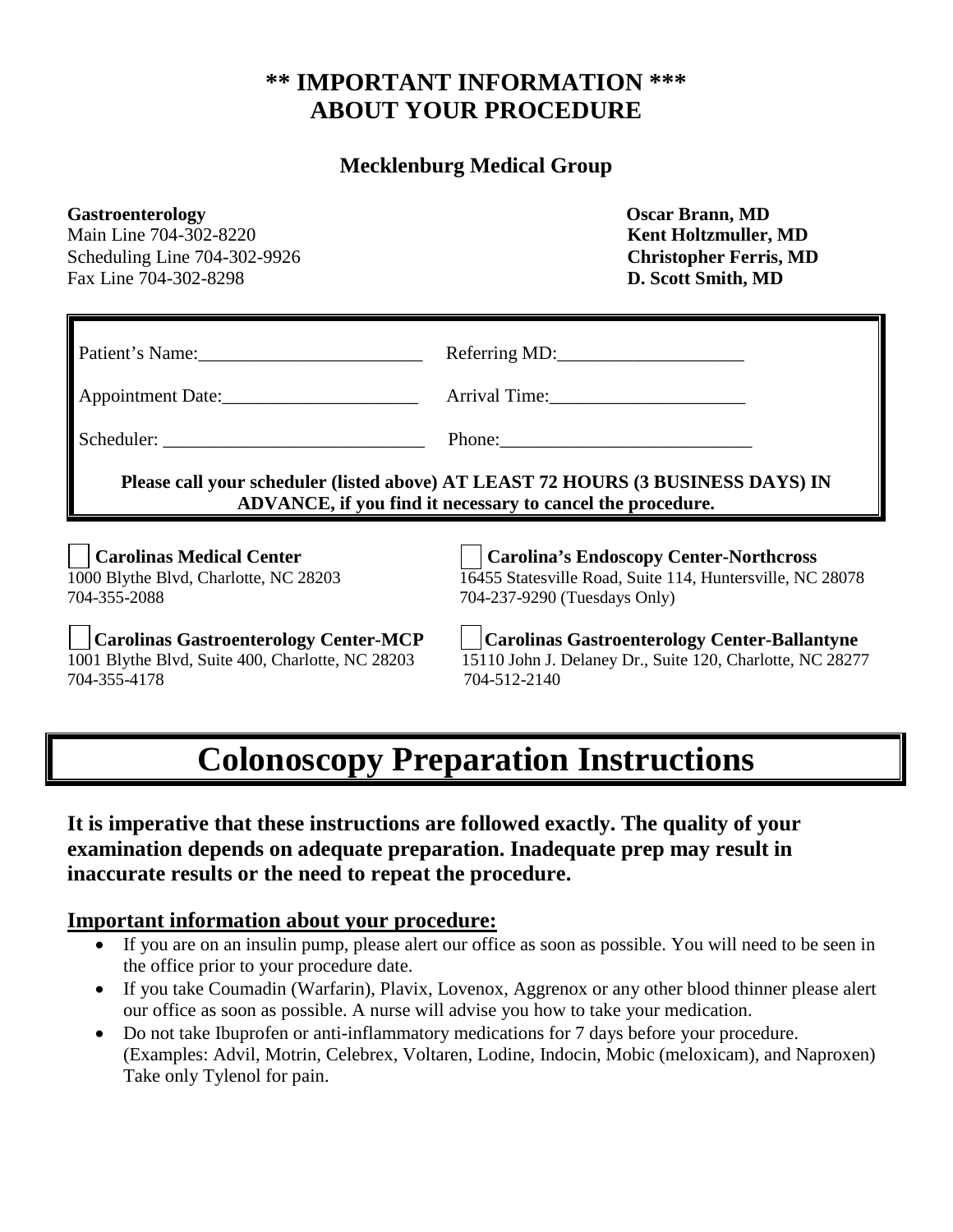#### **One week before your procedure:**

• Avoid corn, nuts and popcorn

### **The day before your procedure:**

• No solid food for the entire day. You may have clear liquids only. (See Clear Liquid Description below for more information)

- o Avoid any liquid that is RED, BLUE or PURPLE in color.
- o Do not drink any alcoholic beverages.
- Follow the instructions for your colon prep prescription and drink as directed.
- **Do not eat or drink anything (including water) after midnight**

## **The day of your procedure:**

- If asked to split your colon prep, please drink the second dose this morning as directed on your prescription instruction sheet
- Do not take any medications except for heart and blood pressure medications. Those medications can be taken with very small sips of water.
- If you are diabetic and taking insulin, please take  $\frac{1}{2}$  of your normal dose in the morning and the other ½ after the procedure.
- Wear loose fitting clothing that is easy to put on and remove upon arrival and departure.
	- o Leave all valuables at home.
- Due to medications that will be administered for the procedure you must have someone bring you to your appointment, stay at the facility during your appointment and drive you home. Taxi cabs, shuttle services and public transportation are not permitted.
	- o You will not be able to drive for the remainder of the day.
	- o You will not be able to return to work.
	- o Please do not schedule other appointments or activities on the day of your procedure.

## **Please notify our office 72 hours in advance if you need to cancel your procedure.**

### **If you have any questions, please call our office and we will be glad to assist you. Our first priority is making you feel at ease about your procedure. 704-302-8220.**

# **Clear Liquid Description**

- Water spring water, flavored water, soda water
- Coffee regular, decaffeinated, flavored
	- o You may have sugar or sweetener
	- o Do not use creamer or milk
- Tea hot tea, iced tea, green tea, flavored tea, herbal teas
	- o You may have sugar, sweetener and lemon
	- o Do not use creamer or milk.
- Carbonated Beverages Sprite, 7UP, Mountain Dew, Sun Drop, Mellow Yellow, Coke, Pepsi, Ginger-Ale, Tonic Water
	- o Do not drink Dr. Pepper, Mr. Pibb, Cheerwine or any other beverage containing red color